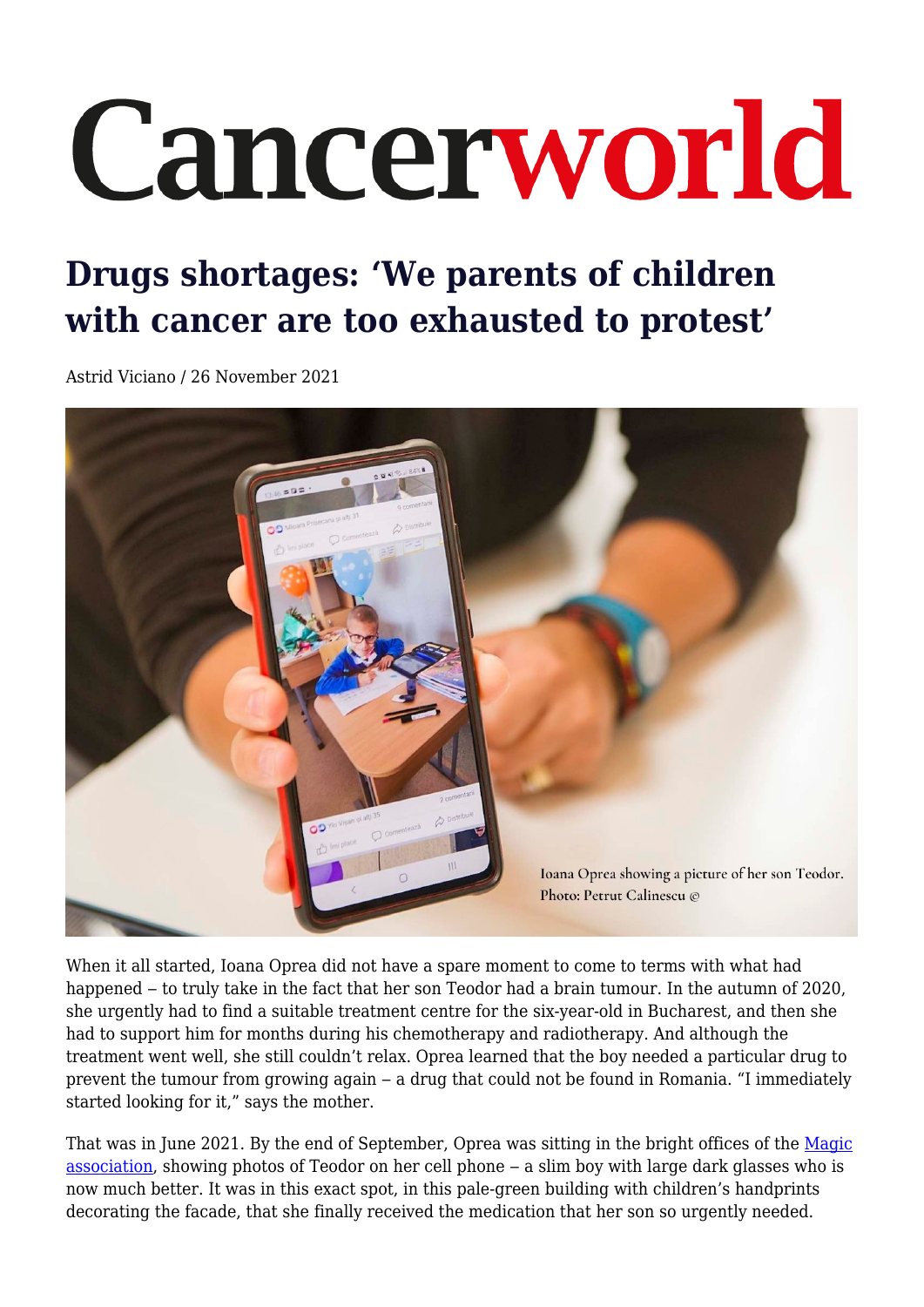To help cancer patients like Teodor, the Bucharest-based association set up an international network of volunteers seven years ago, to bring medicines to Romania – from Austria and Germany, for example, from Hungary and France, from Great Britain and Bulgaria. At the beginning of the pandemic, the staff even created a website where patients, relatives, or doctors can contact them directly if they are looking for a specific medicine. "As long as we get a prescription from the patients, we can get the medication anywhere in the EU," explains Adriana Andrei, project manager at Magic. On average, they receive ten enquiries a day. In this year alone, the association has helped almost 2,000 patients.

The lack of access to essential healthcare products that led to a worldwide outcry during the current pandemic, in relation to vaccines, has long been a reality in Romania. Here, in the middle of the EU – not the developing world – some essential medicines have been unavailable for years. The only [analysis of missing cancer drugs in Romania](https://drive.google.com/file/d/1-xv_Vkg7oODE8EHjitd0Yf5aXyAeceIp/view), published by the [Romanian Health Observatory](https://observatoruldesanatate.ro/home/) in 2018, showed that 24 of 113 drugs were not available, and a further 13 were showing signs of shortages.

### From 2015 to 2017, the Agency received 2,600 notifications of unavailable medications, most of them for the treatment of cancer

From 2015 to 2017, the National Medicines Agency received 2,600 notifications of unavailable medications, most of them for the treatment of cancer. As a [European report](https://www.esmo.org/content/download/197309/3552878/1/ESMO-Country-profile-Romania.pdf) showed, the drugs were unavailable in Romania for an average of 6.5 months; the cancer drug bleomycin was unavailable for a full two years.

For Teodor too, things initially looked bad. The only Bulgarian pharmacist in the international network did not have the cancer therapy ready, neither did a Hungarian colleague, nor a pharmacist from Vienna. It was only in Germany that project manager Andrei found what she was looking for. A pharmacist in the Bavarian town of Hof was able to get the medicine. However, Teodor's mother had to pay the €750 euros for 20 capsules out of her own pocket, because health insurance does not cover medicines purchased abroad.

"We parents of children with cancer are too exhausted to protest against the conditions," says Oprea. She wears a black jacket and grey tracksuit bottoms; the logo of a discount retailer can be seen on her yellow backpack. In hardly any other EU country do people have to pay as much for medicines out of their own pocket as in Romania. And in no other country does the state spend so little *per capita* on drugs.

Since the financial crisis in 2009, in particular, the Romanian government has been trying to save on medication costs. As is common practice, costs are based on the drug prices paid in other EU countries; so far it has always taken the lowest price from a selected group of 12 countries that include Lithuania, Hungary and Poland. "What sounds sensible at first, is exactly the problem: the drugs in Romania are too cheap," says Razvan Pavel, who works in the Department of Medicines Regulation at the Ministry of Health. The classic cancer drugs that have been used for chemotherapy for years are now so cheap in Romania that it is simply no longer worthwhile for pharmaceutical companies to market them there. The result: the drugs never even make it onto the market, or if they do, at some point they disappear. Often, other companies buy the drugs in Romania and then sell them on to buyers in other EU countries such as Germany, at significantly higher prices. This is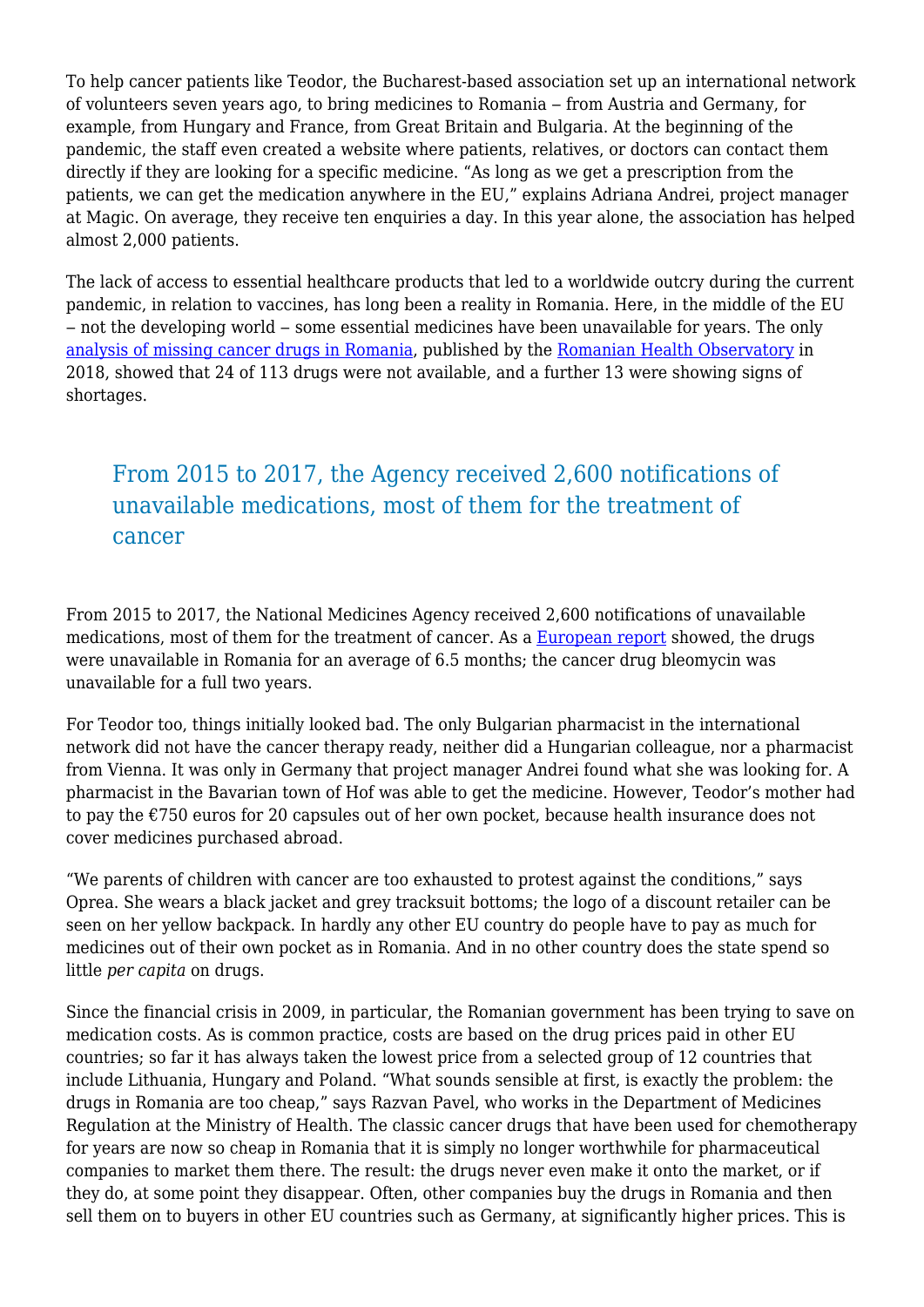not illegal.

### "We neither know how many people are suffering from which cancer, nor how many drugs we have in stock at what time in Romania"

It should be possible to block the export, at least in theory, when the drug in question is in short supply in the country. In practice, however, there is still no registry where the stocks of drugs in Romania are recorded, just as there is still no national cancer registry. "We neither know how many people are suffering from which cancer, nor how many drugs we have in stock at what time in Romania," says Pavel.

The 32-year-old flips open his laptop, quickly opens a website that is for Ministry staff only, and scrolls through a table, column by column. Pavel, dressed in a dark jacket and crease-free shirt, with a well-groomed five-day beard, used to work for Magic, but is currently working day and night to develop a kind of alarm system that will indicate in yellow, orange or red to warn about an imminent shortage of a particular drug. Romania's circa 10,000 pharmacies already have to report to the Ministry on which medicines they currently have in stock. Pavel's new algorithm should help to integrate and analyse this information.

The Government has managed to somewhat improve the situation in recent months. Since July 2021, the Ministry of Health no longer has to base its costs on the cheapest drug price of the 12 EU countries. Instead, the average price from the three cheapest countries is used for a selection of particularly important drugs. The result? – that the drugs are a little more expensive. "This makes the Romanian market more attractive for pharmaceutical companies," says Vlad Voiculescu, who has been Minister of Health twice, most recently until April 2021.

In contrast to many health ministers before him, Voiculescu had publicly addressed the shortage of cancer drugs and suggested the new regulation. But he was unable to change very much, he explains, as he was out of the job too quickly. "All in all, I had only ten months in office," says the 38 year-old. This is not unusual in Romania, where more than 30 health ministers have been appointed and dismissed over the past 25 years.

#### One woman had received her chemotherapy only because she was the youngest on the ward. Two others had gone away emptyhanded

Voiculescu was also the person who started transporting cancer drugs to Romania all those years ago, which explains his interest when he became Health Minister. In 2008, long before he became a politician, he worked as a bank clerk in Vienna. A former classmate who had become a doctor, asked him to bring essential medicines for six children with cancer. "Until then, I had no idea that the drugs were unavailable," recalls Voiculescu. A little later he met a woman who had received her chemotherapy only because she was the youngest of three cancer patients on the ward. The other two had gone away empty-handed.